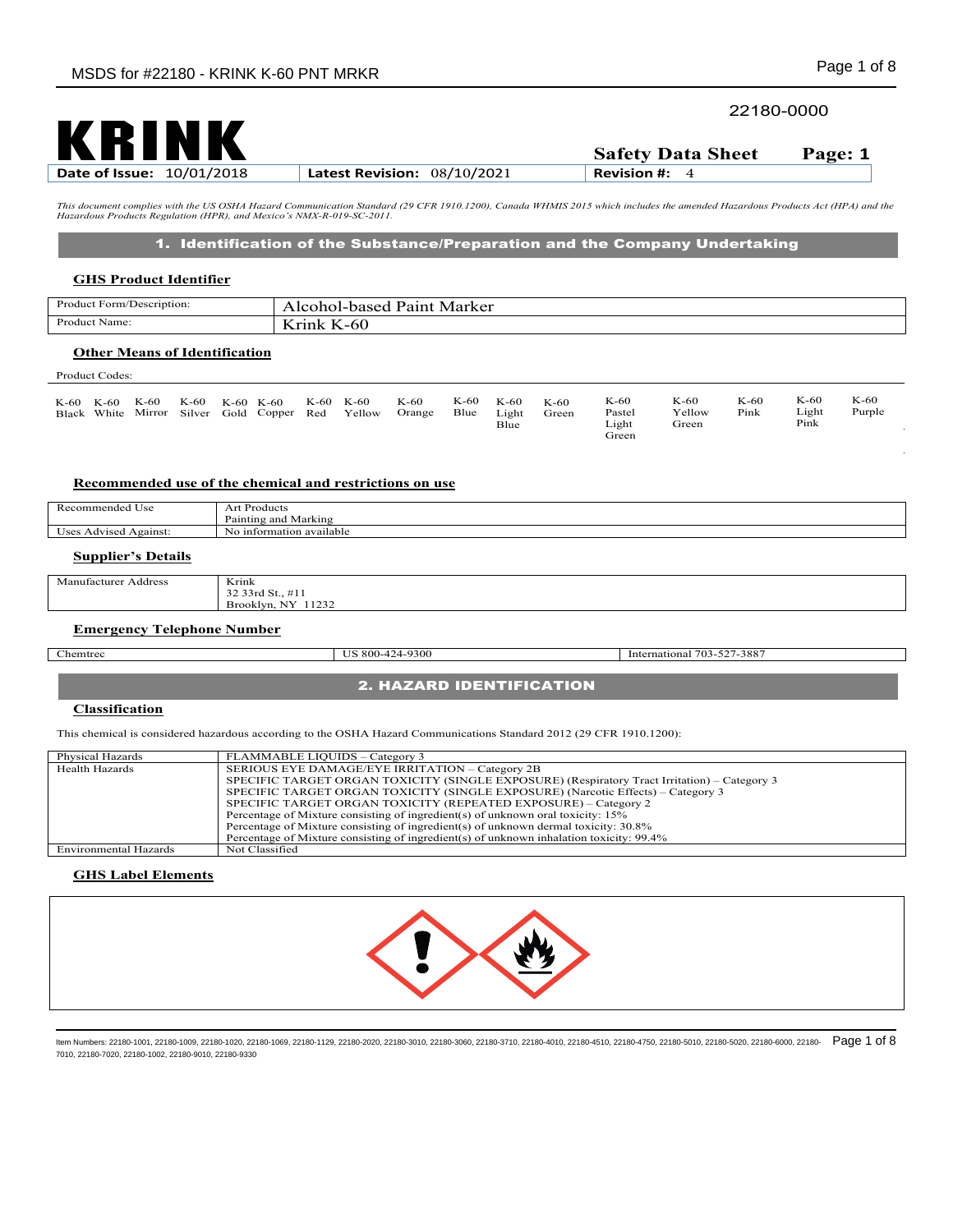

## **Signal Word:** Danger

### **Precautionary Statements:**

Keep away from heat, sparks, open flames, and hot surfaces. No smoking!

| earance:           | Jpaque (<br>Color                                 |
|--------------------|---------------------------------------------------|
| Physical<br>state: | <b>CONTRACTOR</b><br>-liquid<br>V1SCOS1U<br>. nın |
| Odor:              | $\sim$<br>hol Odoi<br>. Icoh                      |

#### **Hazard Statements:**

| Code                                 | Statement                                                                        |
|--------------------------------------|----------------------------------------------------------------------------------|
| H315                                 | Causes skin irritation. Causes serious eye irritation.                           |
| H335                                 | May cause respiratory irritation.                                                |
| H312                                 | Harmful in contact with skin.                                                    |
| H372                                 | May cause damage to organs through prolonged or repeated exposure by inhalation. |
| H <sub>226</sub><br>H <sub>336</sub> | Flammable liquid and vapor.                                                      |
|                                      | May cause Drowsiness or Dizziness                                                |

| Prevention                                                                                                                                                                                               | Response                                                                                                                                                                                                                                                                                                                                                                                                                                                                                                  | <b>Storage</b>                                  | <b>Disposal</b>                                                                                                            |
|----------------------------------------------------------------------------------------------------------------------------------------------------------------------------------------------------------|-----------------------------------------------------------------------------------------------------------------------------------------------------------------------------------------------------------------------------------------------------------------------------------------------------------------------------------------------------------------------------------------------------------------------------------------------------------------------------------------------------------|-------------------------------------------------|----------------------------------------------------------------------------------------------------------------------------|
| Keep away from heat, hot surfaces,<br>sparks, open flames and other ignition<br>sources. Keep cap tightly closed. Use in<br>a well-ventilated area. Do not breathe<br>vapor. Wash thoroughly if on skin. | Get medical attention if you feel<br>unwell. IF exposed or concerned:<br>Get medical attention. IF<br>INHALED: Remove person to fresh<br>air and keep comfortable for<br>breathing.<br>Call a POISON CENTER or<br>physician if you feel unwell.<br>SKIN (or hair): Rinse skin with<br>water or shower.<br>IF IN EYES: Rinse cautiously with<br>water for several minutes. Remove<br>contact lenses, if present and easy to<br>do. Continue rinsing. If eye irritation<br>persists: Get medical attention. | Store in a well-ventilated place.<br>Keep cool. | Dispose of contents and container in<br>accordance with all local, regional,<br>national and international<br>regulations. |

## **General Advice**

| If exposed or concerned:                                                         |  | Get medical attention/advice                                                                                        |
|----------------------------------------------------------------------------------|--|---------------------------------------------------------------------------------------------------------------------|
| ACUTE HAZARD:<br>At high concentration, dizziness and unconsciousness may occur. |  |                                                                                                                     |
| CAUTION:                                                                         |  | Contains alcohol. Harmful or fatal if swallowed. Avoid inhalation. Direct contact may cause skin or eve irritation. |
|                                                                                  |  |                                                                                                                     |
| Fire                                                                             |  | Use CO2, dry chemical, foam, or water spray                                                                         |
| Spills and Leaks                                                                 |  | Contain and collect spillage                                                                                        |
| Hazard not Otherwise Classified (HNOC)                                           |  | Not applicable                                                                                                      |

# 3. COMPOSITION / INFORMATION ON INGREDIENTS

#### **Hazardous substance(s) or Complex Substance(s) required for disclosure**

| <b>Chemical Name</b>                                         | $CAS-No$       | Weight %  |  |
|--------------------------------------------------------------|----------------|-----------|--|
| <b>Colorant Preparation</b>                                  | Mixture        | $15 - 20$ |  |
| Pigment White 6                                              | 13463-67-7     | $25 - 40$ |  |
| Acrylic/Styrene co-polymer                                   | $100 - 42 - 5$ | $10 - 15$ |  |
| Isopropanol                                                  | $67 - 63 - 0$  | $25 - 35$ |  |
| Ethanol                                                      | $64 - 17 - 5$  | $15 - 20$ |  |
| <b>DAA</b>                                                   | 123-42-2       | $5 - 10$  |  |
| * Concentrations shown as a range is due to batch variations |                |           |  |

\* The exact percentage (concentration) of composition has been withheld as a trade secret.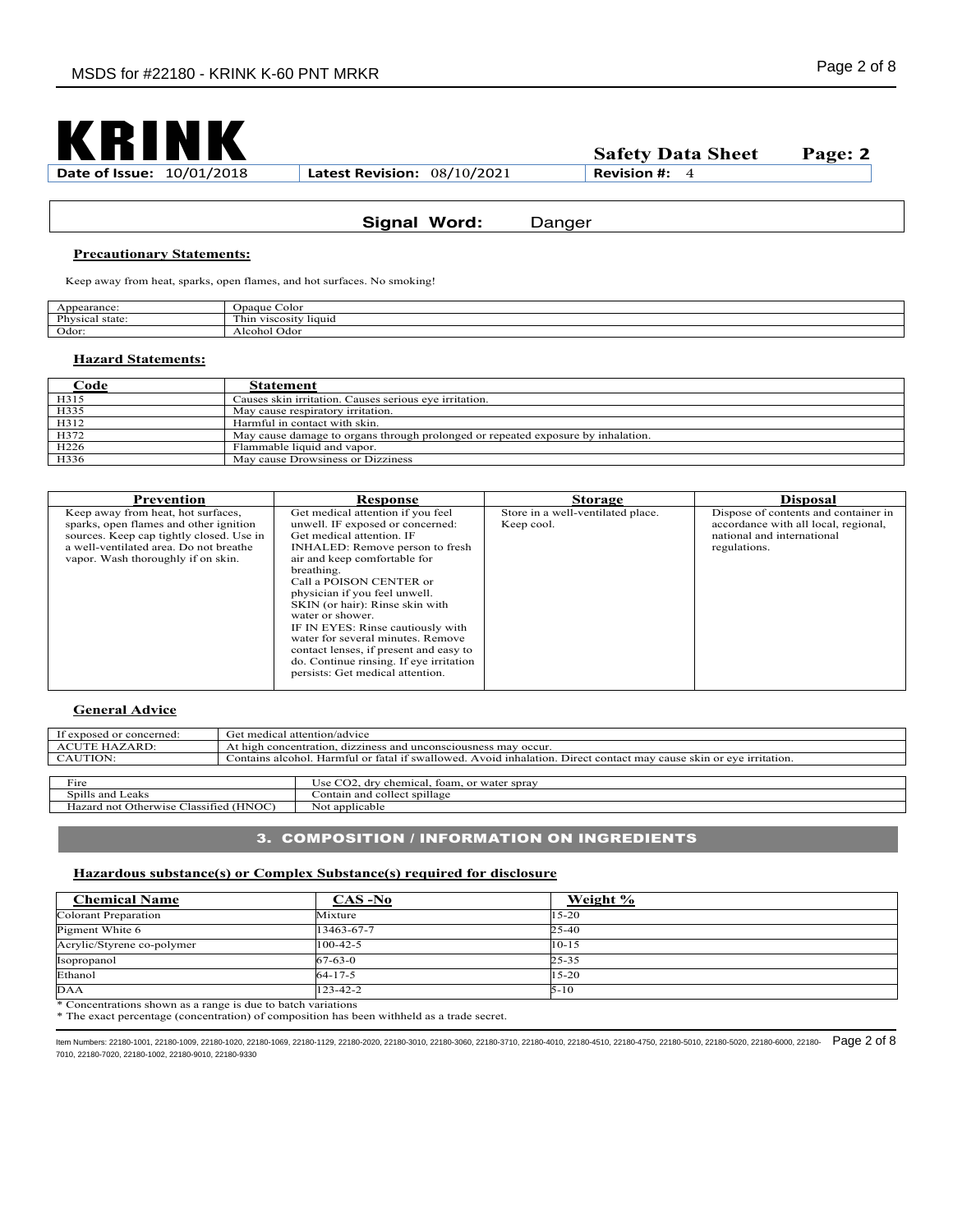

## 4. FIRST AID MEASURES

## **Description of necessary first-aid measures**

| General Advice              | In case of doubt, or when symptoms persist, seek medical attention.                                                              |
|-----------------------------|----------------------------------------------------------------------------------------------------------------------------------|
|                             |                                                                                                                                  |
| Eye Contact                 | Immediately flush eyes with plenty of water, occasionally lifting the upper and lower eyelids. Check for and remove any          |
|                             | contact lenses. Continue to rinse for at least 10 minutes. Get medical attention.                                                |
| <b>Skin Contact</b>         | Flush contaminated skin with plenty of water. Remove contaminated clothing and shoes. Wash contaminated clothing                 |
|                             | thoroughly with water before removing it, or wear gloves. Continue to rinse for at least 10 minutes. Get medical attention.      |
|                             | Wash clothing before reuse. Clean shoes thoroughly before reuse.                                                                 |
| Inhalation:                 | Remove victim to fresh air and keep at rest in a position comfortable for breathing. If it is suspected that fumes are still     |
|                             | present, the rescuer should wear an appropriate mask or self-contained breathing apparatus. If not breathing, if breathing is    |
|                             | irregular or if respiratory arrest occurs, provide artificial respiration or oxygen by trained personnel. It may be dangerous to |
|                             | the person providing aid to give mouth-to-mouth resuscitation. Get medical attention. If necessary, call a poison center or      |
|                             | physician. If unconscious, place in recovery position and get medical attention immediately. Maintain an open airway.            |
|                             | Loosen tight clothing such as a collar, tie, belt or waistband.                                                                  |
| Ingestion:                  | Wash out mouth with water. Remove dentures if any. Remove victim to fresh air and keep at rest in a position comfortable         |
|                             | for breathing. If material has been swallowed and the exposed person is conscious, give small quantities of water to drink.      |
|                             | Stop if the exposed person feels sick as vomiting may be dangerous. Do not induce vomiting unless directed to do so by           |
|                             | medical personnel. If vomiting occurs, the head should be kept low so that vomit does not enter the lungs. Get medical           |
|                             | attention. If necessary, call a poison center or physician. Never give anything by mouth to an unconscious person. If            |
|                             | unconscious, place in recovery position and get medical attention immediately. Maintain an open airway. Loosen tight             |
|                             | clothing such as a collar, tie, belt or waistband.                                                                               |
| Protection of First Aiders: | Use personal protection equipment.                                                                                               |

### **Most important symptoms/effects, acute and delayed**

| Eve contact<br>Causes eve irritation.                             |                                                                                                                         |
|-------------------------------------------------------------------|-------------------------------------------------------------------------------------------------------------------------|
|                                                                   |                                                                                                                         |
| Inhalation                                                        | Can cause central nervous system (CNS) depression. May cause drowsiness or dizziness. May cause respiratory irritation. |
| No known significant effects or critical hazards.<br>Skin Contact |                                                                                                                         |
| Ingestion<br>Can cause central nervous system (CNS) depression.   |                                                                                                                         |

| Over-exposure signs/symptoms |                                                                                                                                                                                                                        |  |
|------------------------------|------------------------------------------------------------------------------------------------------------------------------------------------------------------------------------------------------------------------|--|
| Eye contact                  | irritation<br>watering                                                                                                                                                                                                 |  |
|                              | redness                                                                                                                                                                                                                |  |
| Inhalation                   | respiratory tract irritation<br>coughing<br>nausea or vomiting<br>headache<br>drowsiness/fatigue<br>dizziness/vertigo<br>unconsciousness<br>reduced fetal weight<br>increase in fetal deaths<br>skeletal malformations |  |
| Skin Contact                 | reduced fetal weight<br>increase in fetal deaths<br>skeletal malformations                                                                                                                                             |  |
| Ingestion                    | reduced fetal weight<br>increase in fetal deaths<br>skeletal malformations                                                                                                                                             |  |

#### **Indication of immediate medical attention and special treatment needed, if necessary**

| Note to physician          | Treat symptomatically. Contact poison treatment specialist immediately if large quantities have been ingested or inhaled.                                                                                                                                                                                                                                                                                  |
|----------------------------|------------------------------------------------------------------------------------------------------------------------------------------------------------------------------------------------------------------------------------------------------------------------------------------------------------------------------------------------------------------------------------------------------------|
| Specific Treatments        | No specific treatment.                                                                                                                                                                                                                                                                                                                                                                                     |
| Protection of First Aiders | No action shall be taken involving any personal risk or without suitable training. If it is suspected that fumes are still present,<br>the rescuer should wear an appropriate mask or self-contained breathing apparatus. It may be dangerous to the person<br>providing aid to give mouth-to-mouth resuscitation. Wash contaminated clothing thoroughly with water before removing it,<br>or wear gloves. |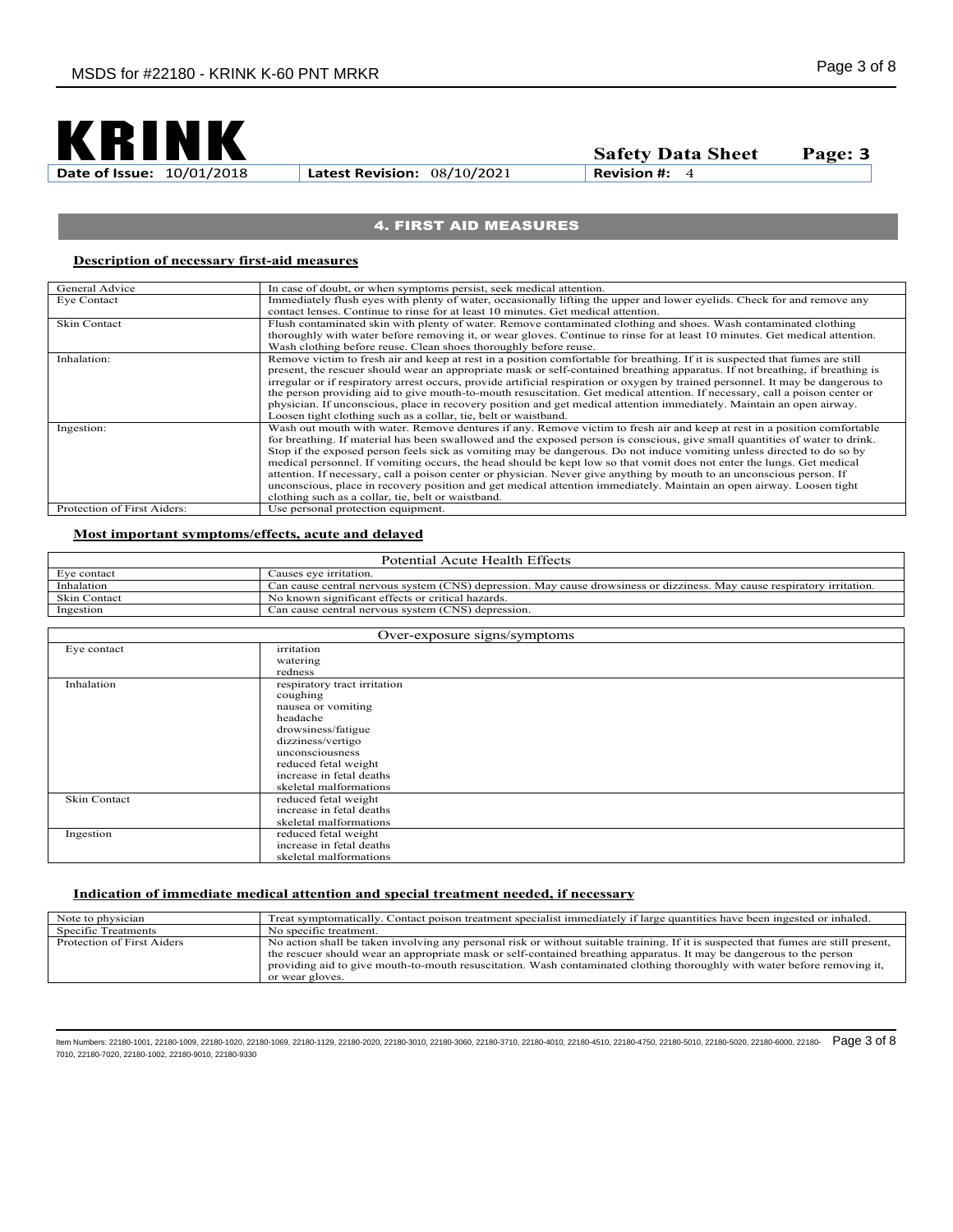

# 5. FIRE-FIGHTING MEASURES

#### **Suitable Extinguishing Media**

Dry chemical, carbon dioxide, and regular foam. For large fires, use foam or flood with fine water spray

**Unsuitable Extinguishing media** 

No information available

#### **Specific Hazards arising from the chemical**

Flammable liquid and vapor. Runoff to sewer may create fire or explosion hazard. In a fire or if heated, a pressure increase will occur and the container may burst, with<br>the risk of a subsequent explosion. The vapor/gas is considerable distance to a source of ignition and flash back. Fire water contaminated with this material must be contained and prevented from being discharged to any waterway, sewer, or drain.

#### **Hazardous Thermal Decomposition Products**

Decomposition products may include the following materials: carbon dioxide carbon monoxide metal oxide/oxides

#### **Protective Equipment and Precautions for Firefighters**

Promptly isolate the scene by removing all persons from the vicinity of the incident if there is a fire. No action shall be taken involving any personal risk or without suitable training. Move containers from fire area if this can be done without risk. Use water spray to keep fire-exposed containers cool. Fire-fighters should wear appropriate protective equipment and self-contained breathing apparatus (SCBA) with a full face-piece operated in positive pressure mode.

## 6. ACCIDENTAL RELEASE MEASURES

#### **Personal precautions, protective equipment and emergency procedures**

| For Non-emergency Personnel:     | No action shall be taken involving any personal risk or without suitable training. Evacuate surrounding areas. Keep<br>unnecessary and unprotected personnel from entering. Do not touch or walk through spilled material. Shut off all<br>ignition sources. No flares, smoking or flames in hazard area. Avoid breathing vapor or mist. Provide adequate<br>ventilation. Wear appropriate respirator when ventilation is inadequate. Put on appropriate personal protective<br>equipment. |
|----------------------------------|--------------------------------------------------------------------------------------------------------------------------------------------------------------------------------------------------------------------------------------------------------------------------------------------------------------------------------------------------------------------------------------------------------------------------------------------------------------------------------------------|
| For Emergency Responders:        | If specialized clothing is required to deal with the spillage, take note of any information in Section 8 on suitable and                                                                                                                                                                                                                                                                                                                                                                   |
|                                  | unsuitable materials. See also the information in "For nonemergency personnel".                                                                                                                                                                                                                                                                                                                                                                                                            |
| <b>Environmental Precautions</b> | Avoid dispersal of spilled material and runoff and contact with soil, waterways, drains and sewers. Inform the relevant<br>authorities if the product has caused environmental pollution (sewers, waterways, soil or air). Water polluting material.<br>May be harmful to the environment if released in large quantities.                                                                                                                                                                 |

#### **Methods and materials for containment and cleaning up**

| Small Spill | Dilute<br>Stop<br>from spill area.<br>l explosion-proof equipment.<br>) leak 1† without risk.<br>. Use spark-proof tools and<br>Move containers              |
|-------------|--------------------------------------------------------------------------------------------------------------------------------------------------------------|
|             | t drv material and place<br>Alternatively. .<br>or if water-insoluble, absorb with an inert<br>$+$ water-soluble. $\lambda$<br>with<br>u water and mop up if |
|             | Dispose of via a licensed waste disposal contractor.<br>a appropriate waste disposal container.<br>ın an                                                     |

### 7. HANDLING AND STORAGE

#### **Precautions for safe handling**

| <b>Protective Measures</b>             | Put on appropriate personal protective equipment (see Section 8). Avoid exposure - obtain special instructions before<br>use. Avoid exposure during pregnancy. Do not handle until all safety precautions have been read and understood. Do<br>not get in eyes or on skin or clothing. Do not breathe vapor or mist. Do not ingest. Avoid release to the environment.<br>Use only with adequate ventilation. Wear appropriate respirator when ventilation is inadequate. Do not enter storage<br>areas and confined spaces unless adequately ventilated. Keep in the original container or an approved alternative made<br>from a compatible material, kept tightly closed when not in use. Store and use away from heat, sparks, open flame or<br>any other ignition source. Take precautionary measures against electrostatic discharges. |
|----------------------------------------|---------------------------------------------------------------------------------------------------------------------------------------------------------------------------------------------------------------------------------------------------------------------------------------------------------------------------------------------------------------------------------------------------------------------------------------------------------------------------------------------------------------------------------------------------------------------------------------------------------------------------------------------------------------------------------------------------------------------------------------------------------------------------------------------------------------------------------------------|
| Advice on general occupational hygiene | Eating, drinking and smoking should be prohibited in areas where this material is handled, stored and processed.                                                                                                                                                                                                                                                                                                                                                                                                                                                                                                                                                                                                                                                                                                                            |
|                                        | Workers should wash hands and face before eating, drinking and smoking.                                                                                                                                                                                                                                                                                                                                                                                                                                                                                                                                                                                                                                                                                                                                                                     |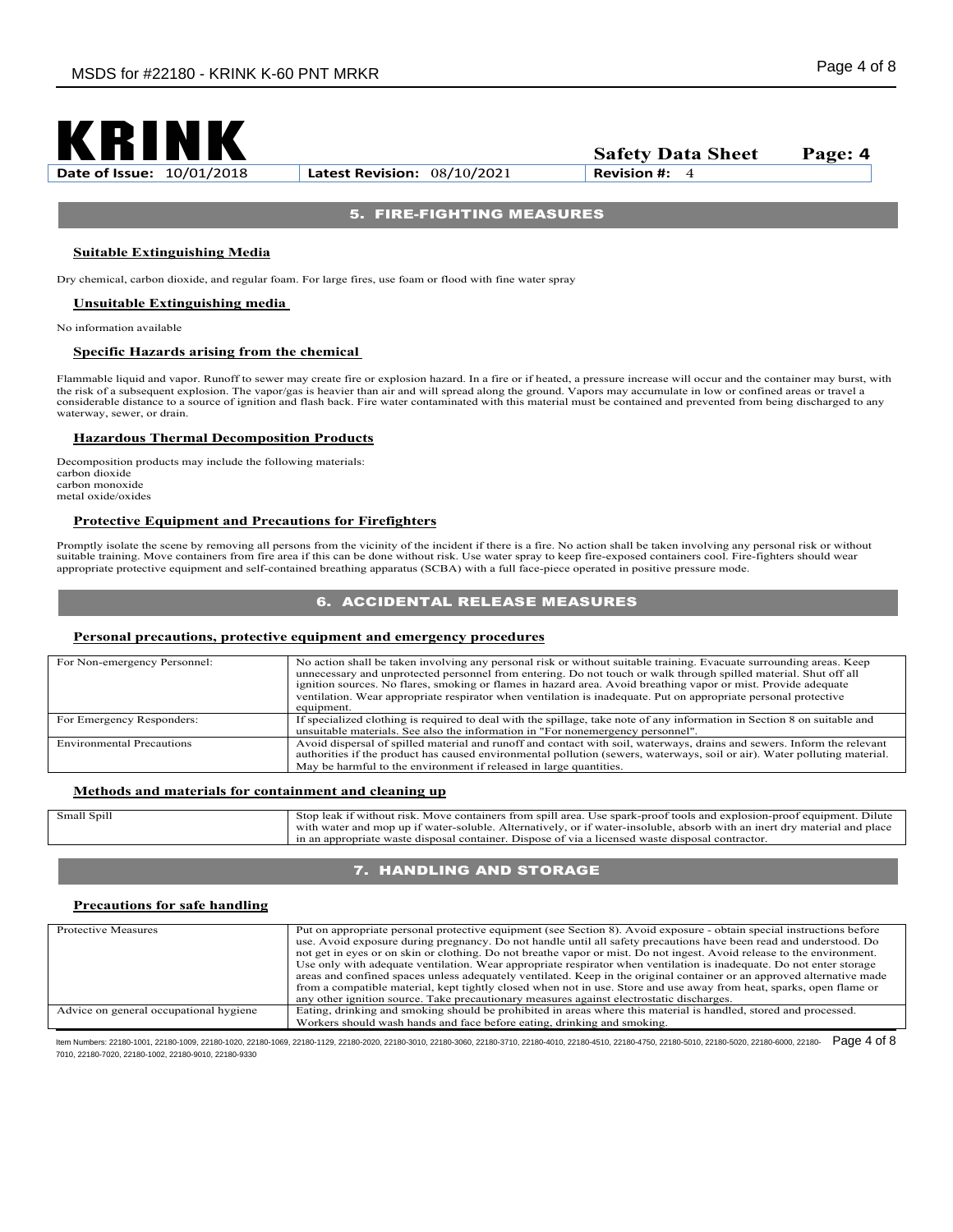

## **Conditions for safe storage, including any incompatibilities**

| Storage | regulations.<br>. Store in original container protected<br>Store in a segregated and approved area.<br>accordance with<br>local<br>Store in |
|---------|---------------------------------------------------------------------------------------------------------------------------------------------|
|         | from direct sunlight in a dry, cool and well-ventilated area, away from incompatible materials (see Section 10) and food                    |
|         | Eliminate all ignition sources<br>. Keep container tightly closed and sealed until ready for use.<br>and<br>. drink                         |

# 8. EXPOSURE CONTROLS/PERSONAL PROTECTION

#### **Control Parameters**

Occupational Exposure Limits:

| <b>Chemical Name</b>          | <b>ACGIH TLV</b>                                                              | <b>OSHA PEL</b>                                  | <b>IDLH</b>                       | <b>NIOSH REL</b>                                |
|-------------------------------|-------------------------------------------------------------------------------|--------------------------------------------------|-----------------------------------|-------------------------------------------------|
| $Isopropyl Alcohol (67-63-0)$ | TWA - 200 ppm<br>$STEL - 400$ ppm<br>$Remarks -$<br>Eye & URT Irr; CNS repair | $TWA - 980$ mg/m <sup>2</sup><br>$TWA - 400$ ppm |                                   |                                                 |
| Diacetone Alcohol (123-42-2)  | $TWA - 50$ ppm<br>Remarks-<br>URT Irr; CNS repair                             | $TWA - 240$ mg/m <sup>2</sup><br>$TWA - 50$ ppm  | US IDLH $- 1800$ ppm $(10\%$ LEL) | $TWA - 240$ mg/m <sup>2</sup><br>$TWA - 50$ ppm |
| Ethanol (64-17-5)             | TWA - 1000 ppm                                                                | TWA - 1000 ppm                                   | TWA - 3300 ppm (10% LEL)          | TWA - 1000 ppm                                  |

# 9. PHYSICAL AND CHEMICAL PROPERTIES

## **Information on basic physical and chemical properties**

| <b>Property</b>                                | Value                                             | <b>Remarks/Method</b>       |
|------------------------------------------------|---------------------------------------------------|-----------------------------|
| Physical State:                                | Liquid                                            | None Known                  |
| Appearance and Odor:                           | Opaque, thin viscosity liquid with Alcohol odor.  | None Known                  |
| Odor Threshold:                                | No Data                                           | None Known                  |
| Vapor Density ( $AIR = 1$ ):                   | 3.1 $[Air = 1]$                                   | None Known                  |
| Vapor Pressure (mm-Hg $(\omega$ 70°F):         | .5 kPa $(10.9 \text{ mm Hg})$ [at $20^{\circ}$ C] | None Known                  |
| Flash Point:                                   | Closed cup: $31^{\circ}$ C (87.8 $^{\circ}$ F)    | [Pensky-Martens Closed Cup] |
| Specific Gravity (H20=1) $@70^{\circ}$ F:      | >1                                                | None Known                  |
| Flammability:                                  | No Data                                           | None Known                  |
| Auto-ignition Temperature:                     | No Data                                           | None Known                  |
| Decomposition Temperature:                     | No Data                                           | None Known                  |
| Melting Point:                                 | No Data                                           | None Known                  |
| Freezing Point:                                | No Data                                           | None Known                  |
| <b>Boiling Point:</b>                          | 282 to 286°F                                      | None Known                  |
| Relative Evaporation Rate (Butyl Acetate = 1): | $0.66$ (butyl acetate = 1)                        | None Known                  |
| Solubility in Water:                           | Negligible                                        | None Known                  |
| Log Pow:                                       | No Data                                           | None Known                  |
| PH:                                            | No Data                                           | None Known                  |
| <b>Explosive limits</b>                        | Lower: 1.5% Upper: 13.74%                         | None Known                  |
| <b>Explosive Properties</b>                    | No Data                                           | None Known                  |
| <b>Oxidizing Properties</b>                    | No Data                                           | None Known                  |
| Volatile Organic Compound:                     | 70%                                               | None Known                  |
| Relative density                               | No Data                                           | None Known                  |

# **Volatile Organic Compounds**

| .`olor       | †ormula | <b>Weight</b><br>, степ |
|--------------|---------|-------------------------|
| $\mathbf{v}$ |         | - -                     |
| √arıous      | K-60    | 60 ml                   |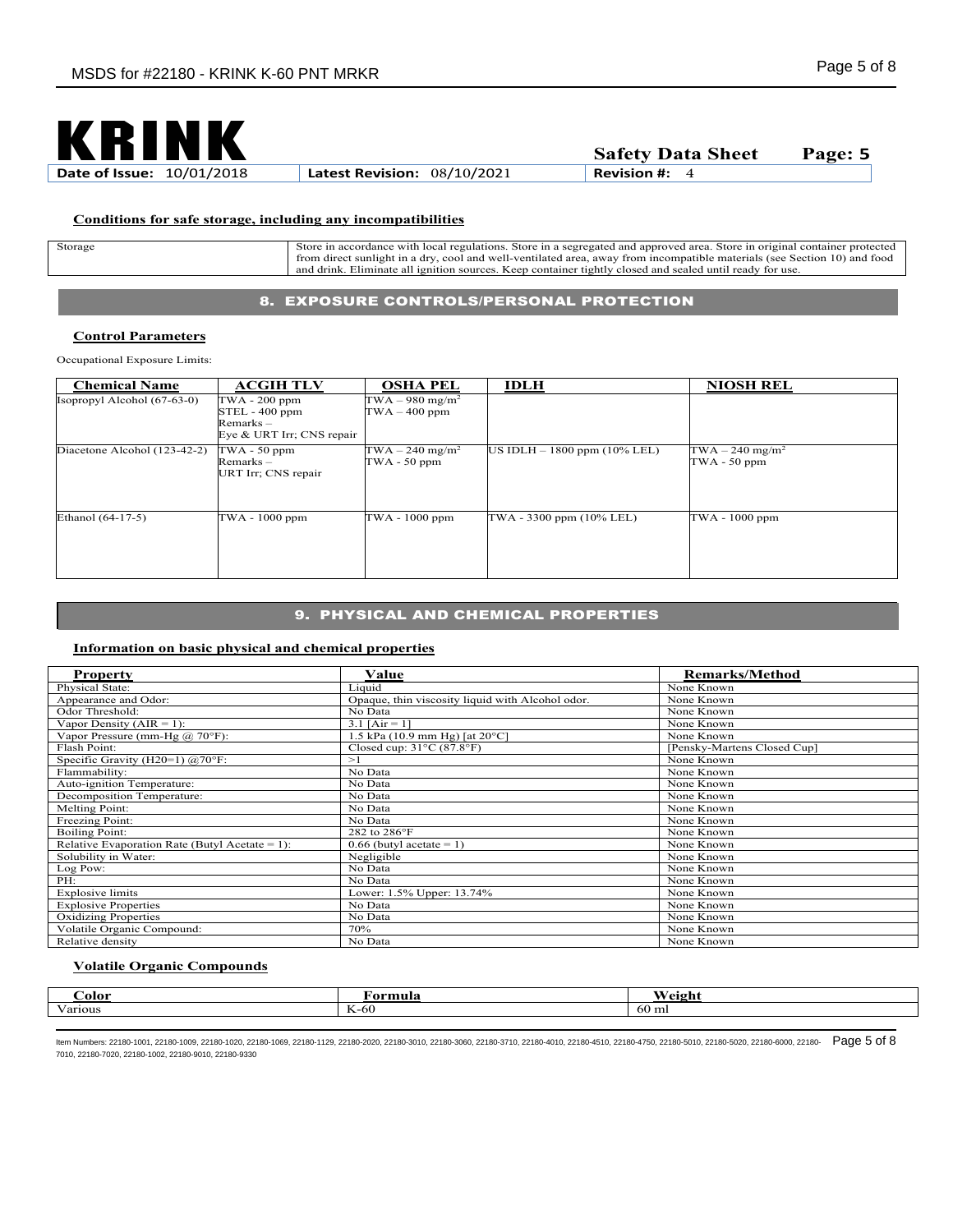

**Safety Data Sheet** Page: **6**<br>Revision #: 4

# 10. STABILITY AND REACTIVITY

| Reactivity                         | No specific test data related to reactivity available for this product or its ingredients.                                   |
|------------------------------------|------------------------------------------------------------------------------------------------------------------------------|
| Chemical Stability                 | Stable under recommended conditions.                                                                                         |
| Possibility of Hazardous reactions | Under normal conditions of storage and use, hazardous reactions will not occur.                                              |
| Hazardous Polymerization           | Will not occur                                                                                                               |
| Conditions to Avoid                | Avoid all possible sources of ignition (spark or flame). Do not pressurize, cut, weld, braze, solder, drill, grind or expose |
|                                    | containers to heat or sources of ignition.                                                                                   |
| Incompatible Materials             | Reactive or incompatible with the following materials: oxidizing materials                                                   |
| Hazardous Decomposition products   | Under normal conditions of storage and use, hazardous decomposition products should not be produced.                         |

## 11. TOXICOLOGICAL INFORMATION

#### **Acute Toxicity**

No Data

## **Irritation/Corrosion**

No Data

## **Delayed and immediate effects and also chronic effects from short and long term exposure**

| .503<br>$-1 - 4$<br>Sensitization<br>$1 + 1 + 1 + 1$<br>$\alpha$ r<br>- sрпают<br>3 K III | information available.<br>NU. |
|-------------------------------------------------------------------------------------------|-------------------------------|
| `≏rm .                                                                                    | available.                    |
| tagenicit                                                                                 | information                   |
|                                                                                           | ч.                            |

# **Potential Acute Health Effects from immediate or prolonged exposure**

See section 4.

# 12. ECOLOGICAL INFORMATION

Ecotoxity There is no data available on the product itself

# 13. DISPOSAL CONSIDERATIONS

| <b>Waste</b><br>Method<br>)ısno<br>)sai | -<br>state<br>$0+1$<br>regulations.<br>with<br>tederal<br>Jisnose<br>:able<br>local.<br>$\alpha$ m<br>anr<br>accor<br>$\mathbf{a}$<br>- |
|-----------------------------------------|-----------------------------------------------------------------------------------------------------------------------------------------|
| :ontamınateo<br>$\cdots$<br>ackagins'   | $\sim$<br>ontainers<br>empty:<br>-                                                                                                      |
|                                         |                                                                                                                                         |

# 14. TRANSPORT INFORMATION

| Domestic Highway Proper Shipping Name: | Consumer Commoditv                                               |
|----------------------------------------|------------------------------------------------------------------|
| Hazard Class/Subsidiary:               | Hazard Class 3, Packing Group III, Shipped in Limited Quantities |
| Label Required:                        | Air:<br>Ground:                                                  |

| (Ground) DOT           | (Sea) IMDG/IMO         | (Air) IATA             |
|------------------------|------------------------|------------------------|
| UN 1263                | UN 1263                | UN 1263                |
| Paint Related Material | Paint Related Material | Paint Related Material |
|                        |                        |                        |
| ш                      | ш                      | ш                      |
| No.                    | No                     | No.                    |
|                        |                        |                        |

# 15. REGULATORY INFORMATION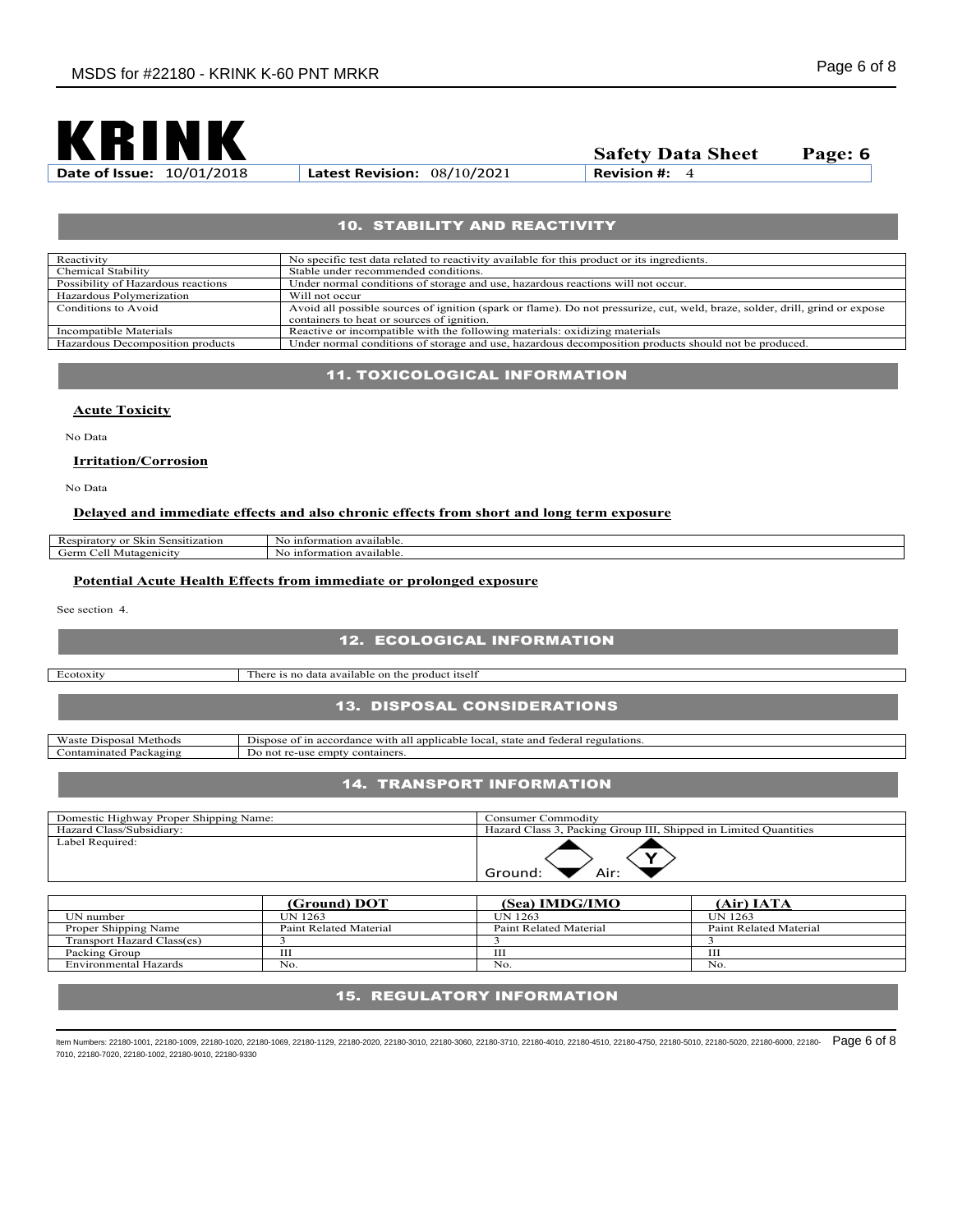

## **Statement of Conformance for Art Materials:**

FROM: John J Clary, PH. D. Fellow ATS.

ART MATERIAL: K-60 from Krink, Its franchises, Distributors, and Dealers.

This Review is based on current chemical composition of the above named material, and specific information is acute and chronic toxicity, physical form, bioavailability, and concentrations used, standard practices and related information. The risk assessment on the material itself is attached. This material must be re-evaluated at least every five years (January 23 2020).

In my professional judgment, based on this evaluation, your art material listed above conforms to ASTM D 4236 (LHMA – 16 CFR 1500.14). It is my opinion that this material under reasonable handling or use (includes reasonable foreseeable accidental handling or use) should not cause personal injury or substantial illness nor would it be expected to be toxic, corrosive, or<br>combustible, an irritant o under FHSA: **CAUTION: FLAMMABLE**

The statement 'Conforms to ASTM D 4236" is required for chronic toxicity on the label.

No labeling is required under the provisions of The California Safe Drinking Water and Toxic Enforcement Act of 1986

This Material is Determined to be Non- Toxic under Proposed us Conditions.

John Clari John L Clary, Ph. D<br>Certified in General Toxicology Fellow, A.T.S

#### **Regulatory Status:**

This product has been evaluated by a toxicologist and labeled for acute and chronic health hazards in accordance with the Labeling of Hazardous Art Materials Regulation and Federal Regulation 16 CFR 1500.14 of the Federal Hazardous Substances Act. This product conforms to ASTM D-4236 Standard Practice for Labeling Art Materials for Chronic<br>Adverse health effects. This product has been certifi or acute human health hazards.

#### **TSCA Inventory:**

The product on this SDS is not listed on the Toxic Substances Control Act Inventory. All ingredients used to manufacture this product are listed on the TSCA Inventory.

#### **US Regulatory Rules:**

Section 313 or Title III of SARA. This product contains a chemical, which is subject to the reporting requirements of the Act and Title 40 of the Code of Federal Regulations Part 372.

#### **Hazard categories**

| Acute Health Hazard               | <b>YES</b> |
|-----------------------------------|------------|
| Chronic Health Hazard             | NC         |
| Fire Hazard                       | <b>YES</b> |
| Sudden release of Pressure Hazard | NG.        |
| Reactive Hazard                   | NC         |

#### **State Regulation**

California Proposition 65 Listed

#### 16. OTHER INFORMATION

## **HMIS CLASSIFICATION**

| Health Hazard:<br>Flammability: |                                                    | Health Hazard: 2                 |
|---------------------------------|----------------------------------------------------|----------------------------------|
| Physical Hazard:<br><b>PPE</b>  | Splash Goggles, Gloves, Apron,<br>Vapor Respirator | Flamability: 3                   |
|                                 |                                                    | <b>Physical Hazard:</b>          |
|                                 |                                                    | <b>Personal Protection:</b><br>B |